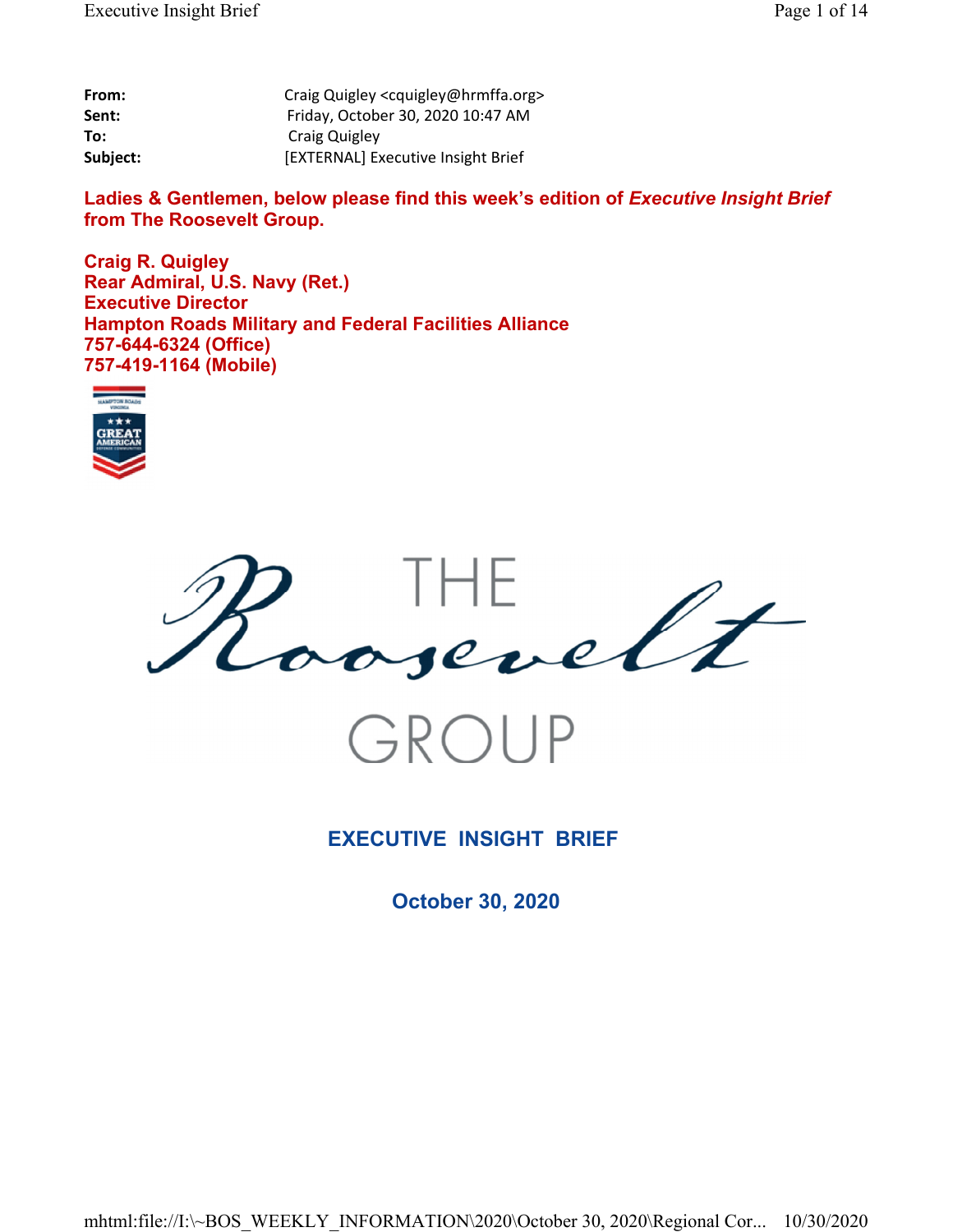

**TOP STORIES**

# **Sen. Jack Reed is a quiet professional. If Democrats win the Senate, he'll be front and center.**

WASHINGTON — Rhode Island Democratic Sen. Jack Reed is known to talk softly. But if Democrats retake the Senate, he could carry a megaphone as chairman of the Senate Armed Services Committee.

A deferential, bipartisan and respected ranking member for the last six years opposite Republican chairmen John McCain and Jim Inhofe, Reed has never stepped into such an agenda-setting and high-profile role in his decades-long legislative career. Despite credentials as an Army Ranger, paratrooper, and graduate of West Point and Harvard Law School, he's shown little interest in raising his profile outside Washington and Rhode Island.

The spry 70-year-old tends to zip past reporters in the Senate, and when he does stop, they sometimes strain to hear him. He appears on national television rarely. He twice stepped out of the running for defense secretary under President Barack Obama, opting to continue his quieter Senate career.

# **Administration notifies Congress it plans to approve F-35 sale to UAE**

mhtml:file://I:\~BOS\_WEEKLY\_INFORMATION\2020\October 30, 2020\Regional Cor... 10/30/2020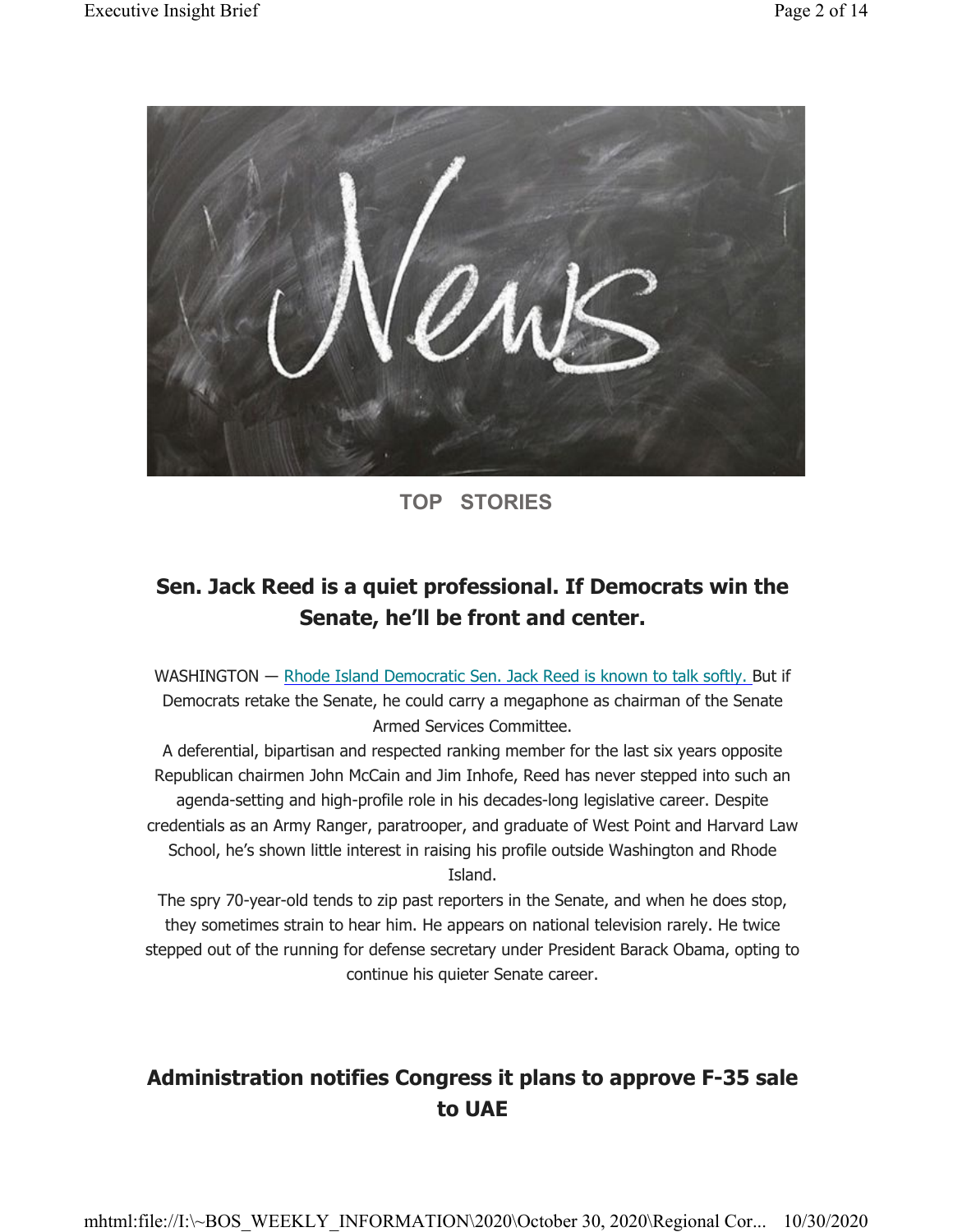The Trump administration is moving ahead with a planned  $F-35$  fighter jet sale to the United Arab Emirates (UAE), potentially tipping the scales of military power in the Middle East.

House Foreign Affairs Committee Chairman Eliot Engel (D-N.Y.) on Thursday confirmed that the administration had informally notified Congress of the sale, which would allow the UAE to buy the fifth-generation fighter jet, currently owned only by Israel in the region. Engel, who warned that rushing the sale "is not in anyone's interest," urged his colleagues to consider the stakes in selling the advanced aircraft to the UAE.

# **The U.S. military is targeting foreign actors to defend the presidential election**

WASHINGTON — U.S. Cyber Command is working in foreign networks to disrupt malicious activity and share intelligence with partners as a way to protect the integrity of the Nov. 3 presidential election.

Gen. Paul Nakasone, the head of Cyber Command and the National Security Agency, has said the defense of the 2020 election is his No. 1 priority. Following allegations by U.S. intelligence agencies that Russia tried to interfere in the 2016 election — a fact the Kremlin denies — there has been consternation about what the broader U.S. government, and especially the Department of Defense, can do to protect the democratic process. Furthermore, the defense secretary, Mark Esper, has said that securing America's elections is now an enduring mission for his department.

# **Trump has 'no plan' to exit Afghanistan by Christmas, key lawmaker says**

WASHINGTON ― Weeks after the U.S. military was blindsided by President Donald Trump's assertion that all U.S. troops will be out of Afghanistan by the end of the year, a top lawmaker on defense says there was no actual plan to withdraw troops by Christmas. House Armed Services Committee Chairman Adam Smith on Thursday echoed U.S. officials who have reportedly said there were not aware of the plan and received no actual order to accelerate the gradual pullout they've been executing. The military will continue a gradual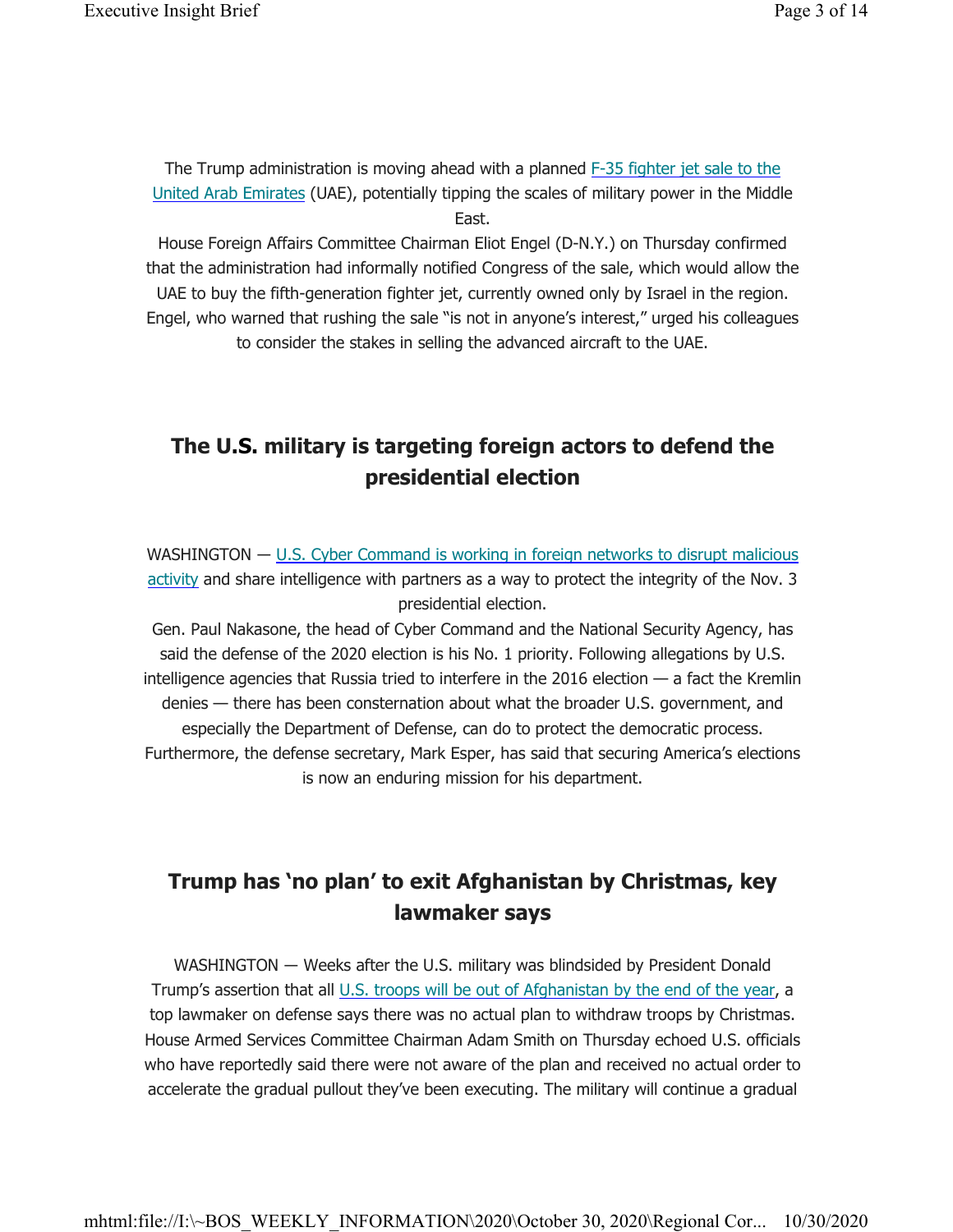pullout, Smith said.

"I think the idea of bringing those numbers down as the president has done makes a lot of sense," Smith, D-Wash., said at a Center for New American Security webinar. "Now, there's been sort of a plan to do that, and there's sort of been a tweet we should get out by Christmas. Well, there's no plan to get out by Christmas, there's just not. The White House hasn't submitted one and the Pentagon doesn't have one."

# **To Thwart Invasion, Taiwan Points Powerful New Missiles At Chinese Bases**

Taiwan is stocking up on air- and ground-launched rockets that, in the event of war with China, could pummel Chinese invasion forces before they even leave their bases. Taipei's possible, multi-billion-dollar acquisition of American-made Standoff Land-Attack Missiles—Expanded Response and High-Mobility Artillery Rocket Systems could help to counter China's own expanding missile arsenal.

Beijing long has planned to lob hundreds or even thousands of missiles at Taiwan as a prelude to any invasion. Now Taipei aims to lob its own missiles right back. "HIMARS and SLAM-ER are cutting-edge technologically and will diversify and improve the capacity of Taiwan's counter-strike missile force," said Ian Easton, a Taiwan expert with the Project 2049 Institute in Virginia.

# **Space Force's second-in-command tests positive for coronavirus**

Gen. David Thompson, the Space Force's vice chief of space operations, has tested positive for COVID-19, the Air Force announced Wednesday.

Thompson took the test after being informed that a close family member had contracted the virus, the Air Force said in a statement, adding that the Space Force official is now isolating and working from home.

"The Department of the Air Force continues to follow established DoD [Department of Defense] and Centers for Disease Control and Prevention [CDC] policies and guidelines for COVID," the statement added. "Measures include temperature testing, social distancing to the greatest extent possible, the wearing of masks when social distancing is not possible, and contact tracing and quarantining, if needed."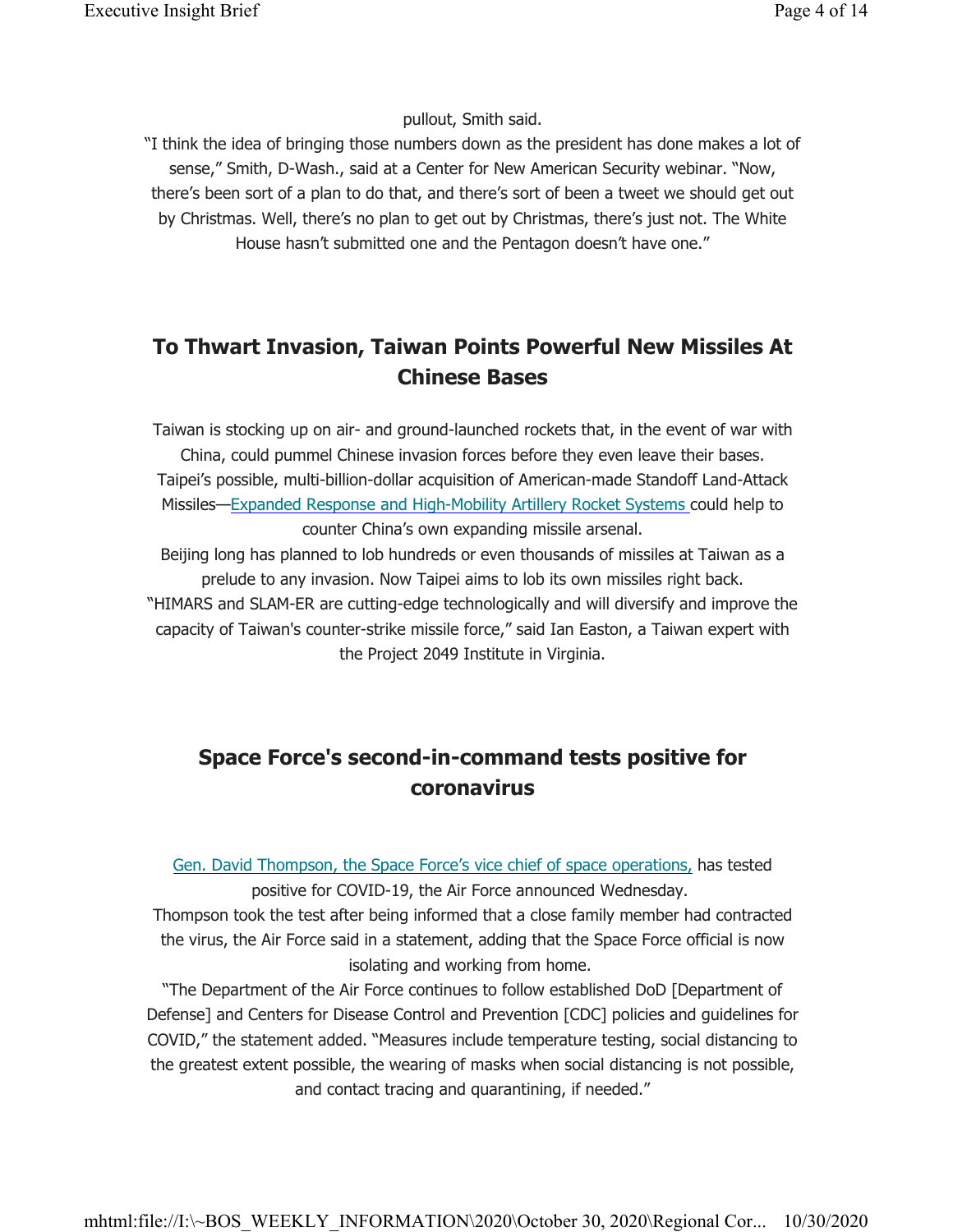## **Gun Sales Strong Ahead Of Election Day, Says Sturm, Ruger**

Gun sales remain strong during the COVID-19 pandemic as Election Day draws closer. With the president election just days away, prominent gunmaker Sturm, Ruger RGR -2.3% reported strong quarterly profits and revenue, as fears of coronavirus, civil unrest and gun control drove sales in the last three months of coronavirus pandemic. Sturm, Ruger reported net sales of \$145.7 million and diluted earnings of \$1.39 per share for the quarter ended Sept. 26, 2020, compared to net sales of \$95 million and diluted earnings of 27 cents during the same period last year. That's a one-third gain in sales, and nearly quadruple the earnings of last year.

"Consumer demand showed no signs of letting up during the quarter as concerns about personal protection and home defense were stoked by civil unrest in some cities around the United States," said Chief Executive Officer Christopher Killoy in a company statement.

# **Strong earthquake strikes Aegean Sea, shaking Turkey, Greece**

ISTANBUL (Reuters) - A strong earthquake struck the Aegean Sea on Friday and was felt in both Greece and Turkey, where some buildings collapsed in the coastal province of Izmir and a government minister said people were trapped in rubble. People crowded onto the streets in Izmir city, witnesses said, after the quake struck with a magnitude of up to 7.0. The tremor could be felt as far away as Istanbul and on Greek islands, where officials said some people were panicking although there were no immediate reports of injuries.

There were various reports of damage to property, with Turkish Interior Minister Suleyman Soylu saying six buildings had collapsed in two districts of the coastal city of Izmir. Urbanisation Minister Murat Kurum put the number of collapsed buildings in the area at five, and added that some people were stuck under the rubble. Izmir mayor Tunc Soyer said nearly 20 buildings had collapsed in the province.

### **Inside the Oval Office**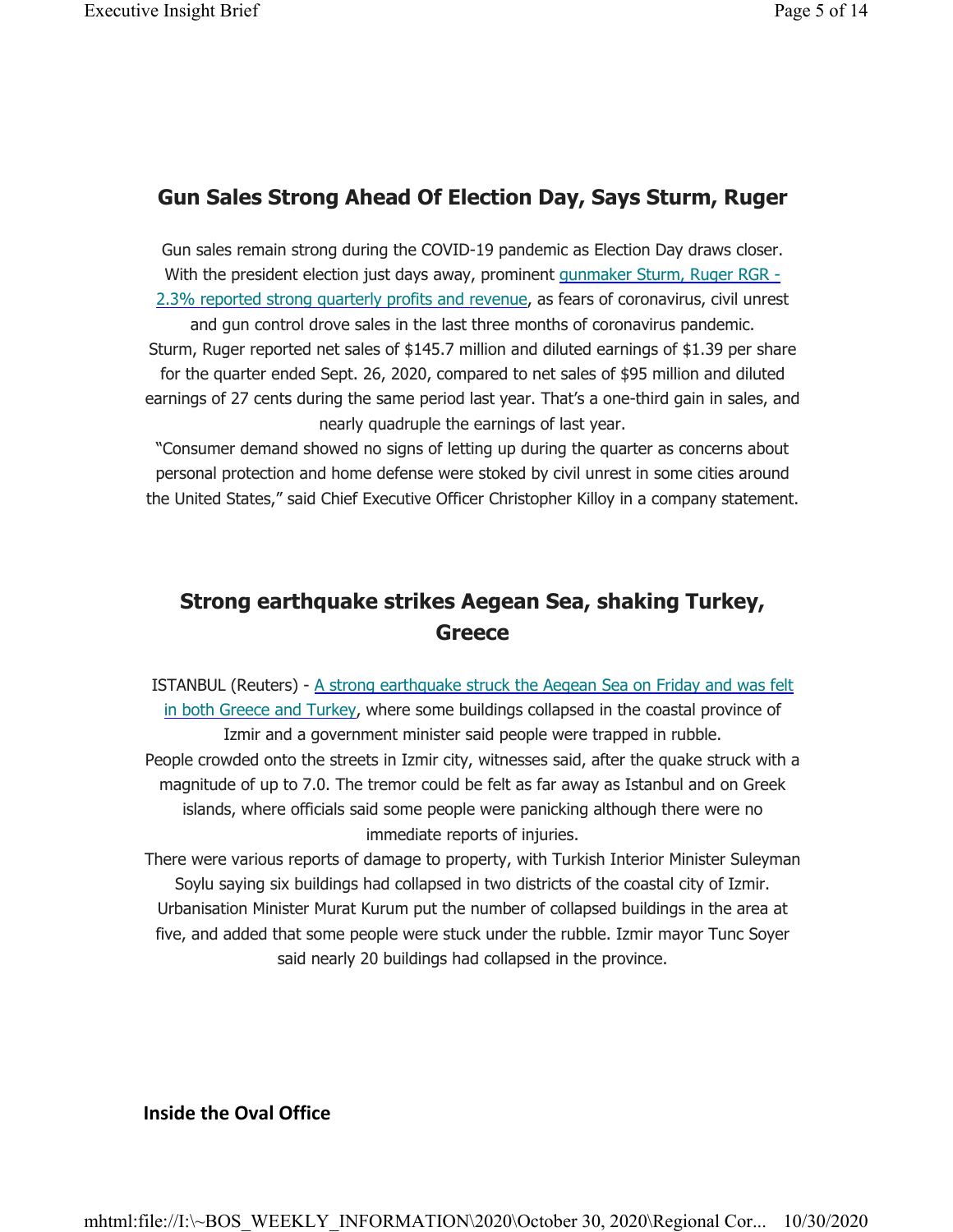#### **1 ARRIVAL**

Joshua Sean "Josh" Hodges has a new position as Special Assistant to the President and Senior Director at Western Hemisphere Affairs [WHA], National Security Council Staff, Executive Office of the President [EOP] Recently: Senior Deputy Assistant Administrator at Bureau for Latin America and the Caribbean, Office of the Administrator, United States Agency for International Development (2020 - 2020) Eisenhower Executive Office Building, 1650 Pennsylvania Avenue, NW, Room 365, Washington, District of Columbia 20504 (202) 456-9131 joshua.s.hodges2@nsc.eop.gov https://www.linkedin.com/in/joshua-h-b1324518/

#### **1 DEPARTURE**

Jessica L. (Laux) Donlon has left the position of Deputy General Counsel for Oversight at General Counsel [GC], Office of Management and Budget [OMB], Executive Office of the President [EOP]

### **Federal Personnel**

#### **3 ARRIVALS**

Paul E. Salamanca has a new position as Deputy Assistant Attorney General at Office of the Deputy Assistant Attorney General, United States Department of Justice [DOJ] Recently: Senior Counsel at Environment and Natural Resources Division, Office of the Associate Attorney General, United States Department of Justice (2019 - 2020) 950 Pennsylvania Avenue, NW, Washington, District of Columbia 20530 (202) 514-2701 paul.salamanca@usdoj.gov https://www.linkedin.com/in/paul-salamanca-65b10419a/

Molly Block has a new position as Deputy Associate Administrator at Office of Policy, United States Environmental Protection Agency [EPA] Recently: Assistant Deputy Associate Administrator for Policy at Office of Policy, United States Environmental Protection Agency (2020 - 2020) William Jefferson Clinton Federal Building, 1200 Pennsylvania Avenue, NW, Washington, District of Columbia 20460 (202) 564-4332 block.molly@epa.gov https://www.linkedin.com/pub/molly-block/52/b0/483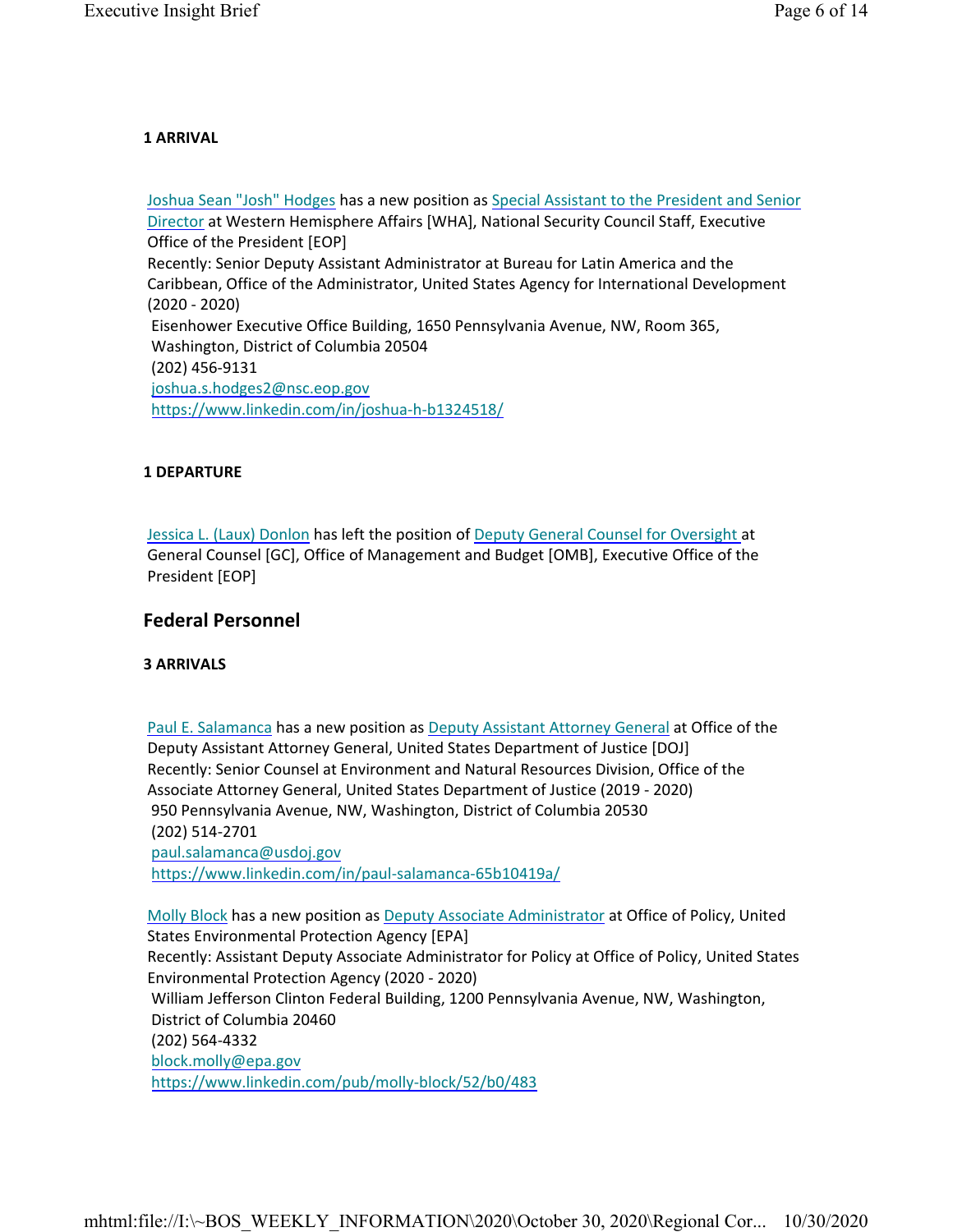Carlos I. Suarez has a new position as Assistant Administrator (Acting) at Bureau for Latin America and the Caribbean [LAC], Office of the Administrator [AID/A], United States Agency for International Development [USAID] Recently: Chief of Staff at U.S. Mission to the Organization of American States, Bureau of Western Hemisphere Affairs, United States Department of State (2018 - 2020) Ronald Reagan Building, 1300 Pennsylvania Avenue, NW, Washington, District of Columbia 20523-1000 (202) 712-4040 csuarez@usaid.gov https://www.linkedin.com/in/carlos-ignacio-suarez-6032499/

#### **2 DEPARTURES**

Thomas "Tom" Corry has left the position of Director at Office of Communications, Centers for Medicare and Medicaid Services [CMS], United States Department of Health and Human Services [HHS]

Caryn (Moore) Lund has left the position of Senior Director of Public Liaison at Assistant Secretary for Transportation Policy [OST-P], Office of the Under Secretary for Transportation Policy [S-3], United States Department of Transportation [DOT]

### **Key Congressional Staffers**

#### **2 ARRIVALS**

Nicholas Scoufaras has a new position as Legislative Director at Office of Representative Rob Woodall

Recently: Senior Policy Advisor at Office of Representative Rob Woodall, United States House of Representatives (2019 - 2020)

Longworth House Office Building, 1724, Washington, District of Columbia 20515-1007 (202) 225-4272

nicholas.scoufaras@mail.house.gov

https://www.linkedin.com/in/nicholas-scoufaras-86590440/

Janet Rossi has a new position as Deputy Chief of Staff/Legislative Director at Office of Representative Kay Granger Recently: Deputy Chief of Staff/Legislative Director at Office of Representative Rob Woodall, United States House of Representatives (2019 - 2020) Longworth House Office Building, 1026, Washington, District of Columbia 20515-4312 (202) 225-5071 janet.rossi@mail.house.gov https://www.linkedin.com/in/janet-rossi-6693944/

### **State & Local Decision Makers**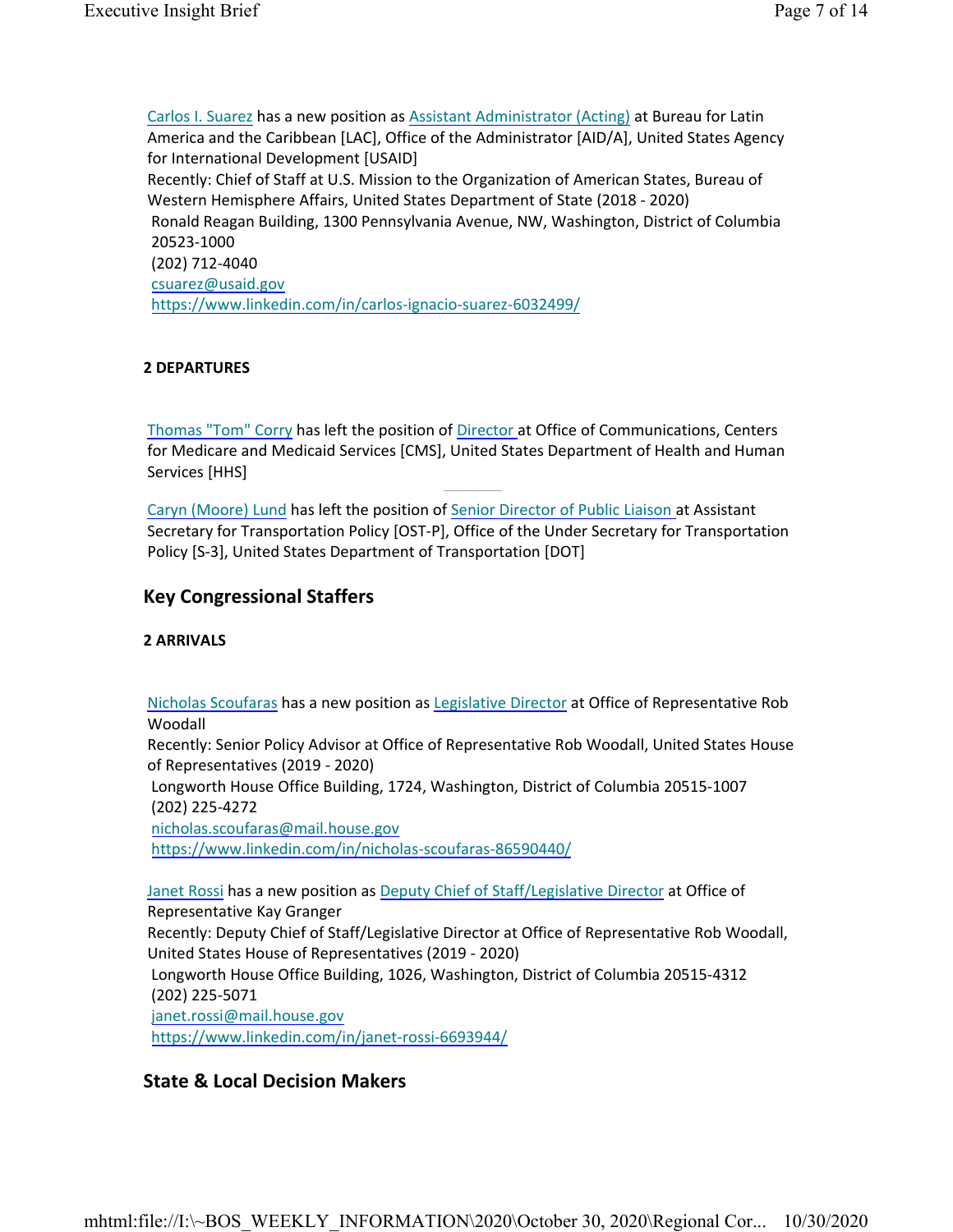#### **2 ARRIVALS**

Vanessa Garrett Harley, Esq. has a new position as First Deputy Managing Director at Office of the Managing Director, City of Philadelphia, Pennsylvania Recently: Deputy Managing Director for Criminal Justice at Office of the Managing Director, City of Philadelphia, Pennsylvania (2018 - 2020) 1401 JFK Blvd, Room 1430, Philadelphia, Pennsylvania 19102 (215) 686-3641 vanessa.garrett.harley@phila.gov

Tumar Alexander has a new position as Managing Director at Office of the Managing Director, City of Philadelphia, Pennsylvania Recently: First Deputy Managing Director at Office of the Managing Director, City of Philadelphia, Pennsylvania (2018 - 2020) 1401 JFK Blvd, Room 1430, Philadelphia, Pennsylvania 19102 (215) 686-3480 tumar.alexander@phila.gov



**THIS DAY IN HISTORY**

1340 Battle of Rio Salado (or Tarifa): King Afonso IV of Portugal and King Alfonso XI of Castile defeat Sultan Abu al-Hasan 'Ali of Morocco and Yusuf I of Granada, last Marīnids invasion of Iberian Peninsula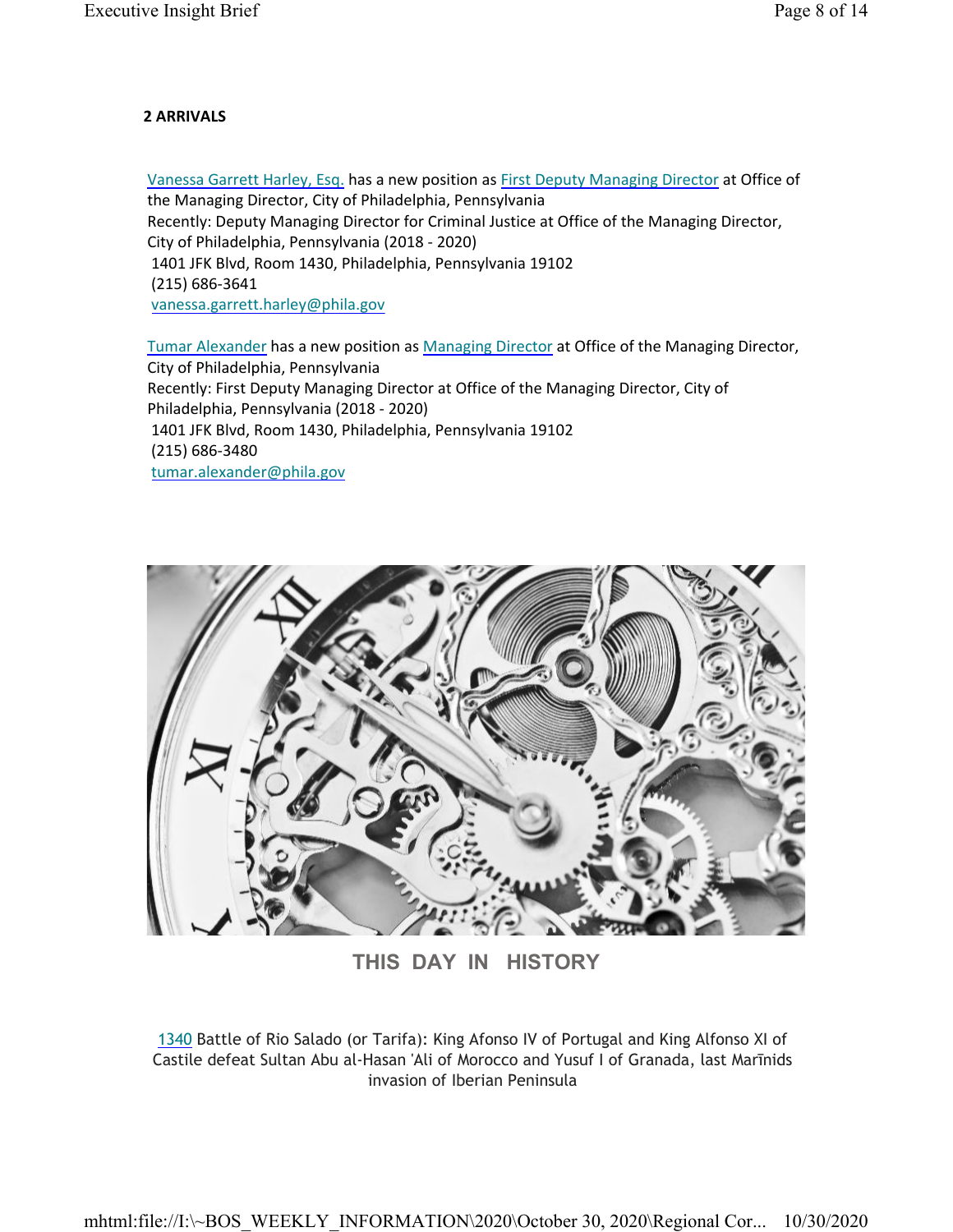1899 Battle of Ladysmith, Natal: Boers defeat the British, leading to the Siege of Ladysmith

1905 "October Manifesto" Russian Tsar Nicholas II grants civil liberties and accepts the first Duma (Parliament)

1917 British government gives final approval to Balfour Declaration

1973 The Bosphorus Bridge in Istanbul, Turkey is completed, connecting the continents of Europe and Asia over the Bosporus for the first time



**LOOK AHEAD**

**Homeland Security Department; Federal Emergency Management Agency holds a meeting by teleconference of the Technical Mapping Advisory Council, October 29- 30.**

Agenda includes: Review the 2020 Annual Report format and discuss the content of each subcommittee section 10:00 AM EDT on 10/30/2020 michael.nakagaki@fema.dhs.gov 202-212-2148 Michael Nakagaki, [Note: RSVP required by 5 p.m. October 27 to FEMA-TMAC@fema.dhs.gov (Attention: Michael Nakagaki); Dial-in at 646-828-7666; Meeting ID 161 9562 4614#; Password 875873#; Webcast at https://fema.zoomgov.com/j/16195624614; Identification number, 16195624614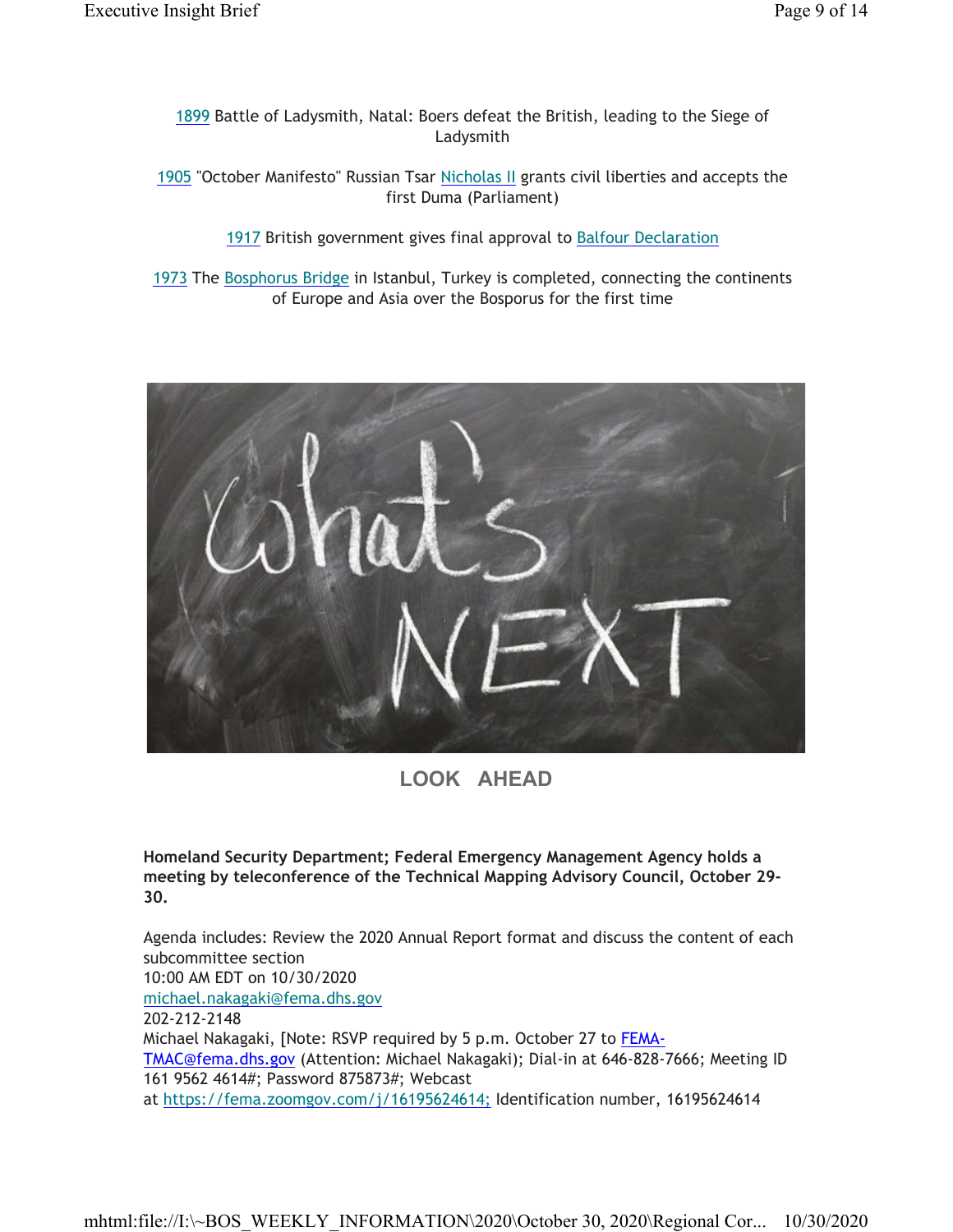**The Atlantic Council holds a webinar, beginning at 12 p.m., on "Evaluating Iraq's New White Paper on Economic Reform." 12:00 PM EDT on 10/30/2020** press@atlanticcouncil.org 202-778-4993 Travis Horne; Webinar information is available at https://www.atlanticcouncil.org/event/evaluating-iraqs-new-white-paper-oneconomic-reform/ Participants:

- Ahmed Tabaqchali, Chief information officer at Asia Frontier Capital
- Abbas Kadhim, Director of the Atlantic Council's Iraq Initiative
- Asmaa Yaseen, Economics modeling and forecasting analyst at the Organization of Petroleum Exporting Countries
- Alia Moubayed, Managing director of fixed income strategy at Jeffries International
- Harry Istepanian, Senior fellow at the Iraq Energy Institute

**The Hudson Institute holds a webinar, beginning at 12 p.m., on "Rising to the Challenge: Regaining U.S. Military Superiority During a Time of Uncertainty."** 12:00 PM EDT on 10/30/2020 cstewart@hudson.org 202-974-6456 Carolyn Stewart; Webinar information is available at https://www.hudson.org/events/1884-video-event-rising-to-the-challenge-regainingus-military-superiority-during-a-time-of-uncertainty102020 Participants:

- Bryan Clark, Director of the Hudson Center for Defense Concepts and Technology
- Dan Patt, Adjunct fellow in the Hudson Center for Defense Concepts and Technology
- Rep. Seth Moulton
- Rep. Jim Banks

**Experts on emerging military technologies, tank warfare and electronic warfare will discuss questions for the future of warfare exposed by the Nagorno-Karabakh conflict. Speakers include Sam Bendett, research analyst, Center for Naval Analyses' International Affairs Group and Ulrike Franke, policy fellow, European Council on Foreign Relations. RSVP** here.

1:00 PM EDT on 10/30/2020

**The Johns Hopkins University Paul H. Nitze School of Advanced International Studies holds a webinar, beginning at 2 p.m., on "Adaptation Under Fire: How Militaries Change in Wartime."**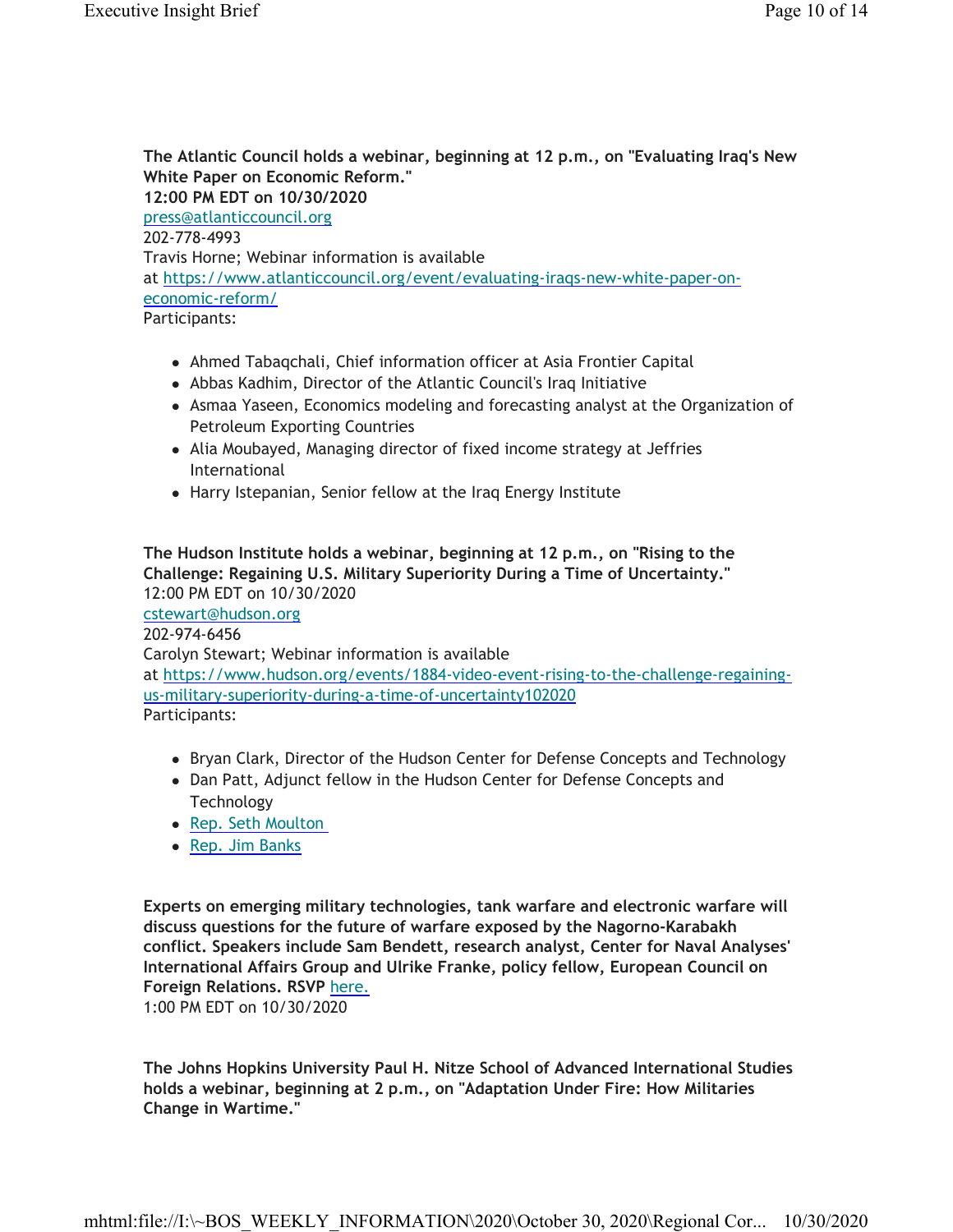2:00 PM EDT on 10/30/2020 sande100@jhu.edu 202-663-5620 Stacy Anderson; Webinar information is available at https://sais.jhu.edu/campusevents?trumbaEmbed=view%3Devent%26eventid%3D472672890 Participants:

- Co-author David Barno, Retired Army lieutenant general and former commander of U.S. and Coalition Forces in Afghanistan
- co-author Nora Bensahel, Senior fellow at the Johns Hopkins School of Advanced International Studies' Merrill Center

**The Air Force Association holds a virtual discussion, beginning at 5:30 p.m., with Air Force Vice Chief of Staff Gen. Stephen "Seve" Wilson, part of the "Airmen in the Fight" series.** 5:30 PM EDT on 10/30/2020 703-247-5839 Peter Huessy; RSVP to *Phuessy@afa.org* at least 48 hours before the start of the event. Webinar information is available

at https://us02web.zoom.us/webinar/register/WN\_BeLr4YgiRsulYEmHaVrPmQ

**Defense Department; office of the Secretary holds a meeting by teleconference of the Board of Regents of the Uniformed Services University of the Health Sciences to provide advice and recommendations to the Secretary of Defense, through the USD, on academic and administrative matters critical to the full accreditation and successful operation of USU.**

8:00 AM EST on 11/02/2020 annette.askins-roberts@usuhs.edu 301-295-3066

Annette Askins-Roberts; RSVP required for dial-in information to usu\_external\_affairs@usuhs.edu

**The George Washington University Elliott School of International Affairs holds a webinar, beginning at 12 p.m., with Iraqi Ambassador to the United States Fareed Yasseen on U.S.-Iraqi relations and current events in the region.** 12:00 PM EST on 11/02/2020 jshevrin@gwu.edu 202-994-5631 Jason Shevrin, or *gwmedia@gwu.edu*; Webinar information is available at https://calendar.gwu.edu/conversation-iraqi-ambassador

**The Brookings Institution holds a webcast, beginning at 4 p.m., on "How Will the 2020 Presidential Election Shape U.S. Policy in the Middle East?"** 4:00 PM EST on 11/02/2020 events@brookings.edu 202-797-6105

Information on the webcast is available at https://www.brookings.edu/events/how-will-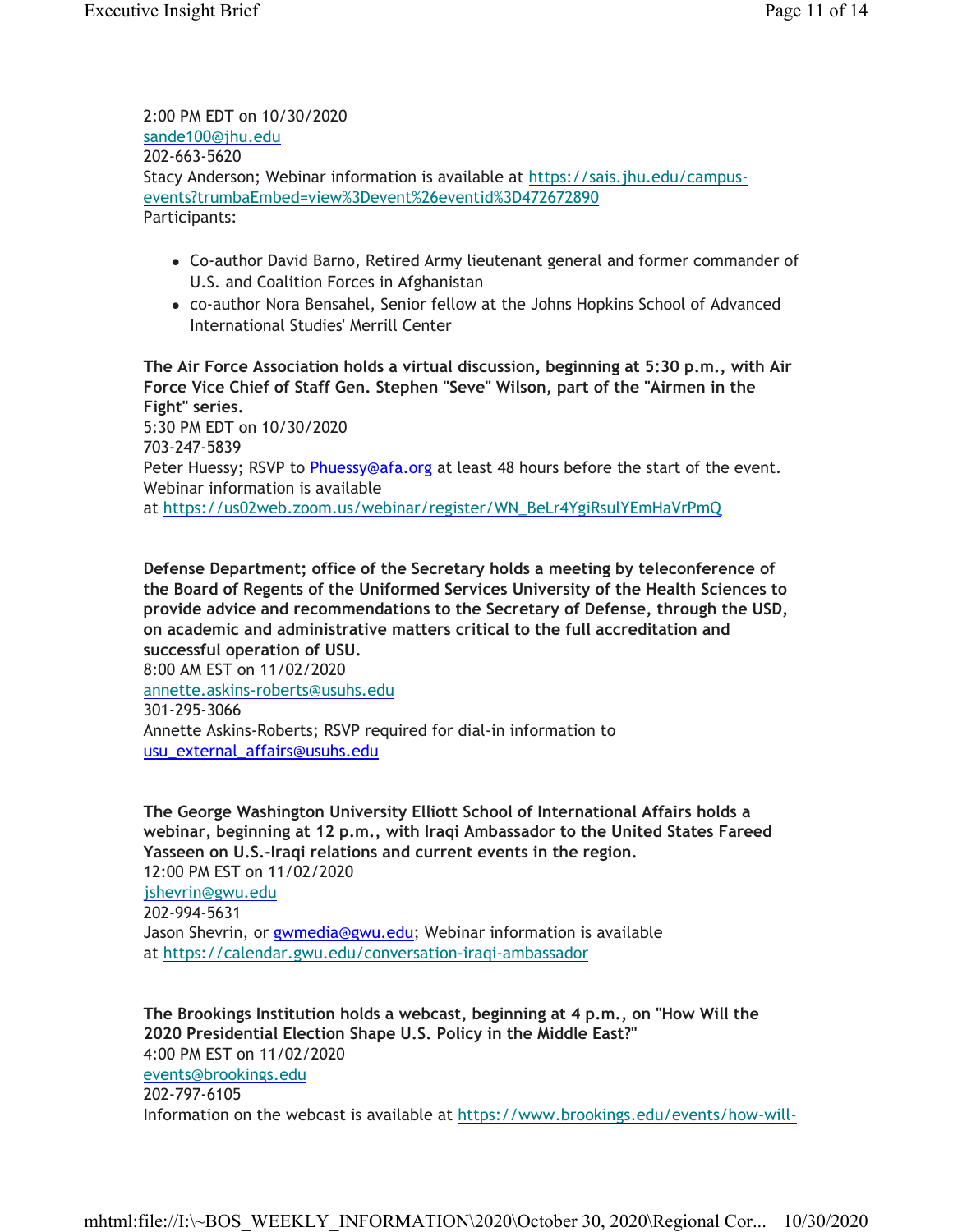the-2020-presidential-election-shape-u-s-policy-in-the-middle-east/ Participants:

- Tamara Cofman Wittes, Senior fellow in the Brookings Center for Middle East Policy
- Adel Abdel Ghafar, Fellow in the Brookings Doha Center
- Michael Robbins, Project director at the Arab Barometer
- Maha Yahya, Director of Malcolm H. Kerr Carnegie Middle East
- Samer Shehata, Professor of Middle East studies at the University of Oklahoma

**The Woodrow Wilson Center's Hyundai Motor-Korea Foundation Center for Korean History and Public Policy holds a webcast, beginning at 8 a.m., on "The Korean Peninsula After the U.S. Election."** 8:00 AM EST on 11/05/2020 ryan.mckenna@wilsoncenter.org 202-691-4217 Ryan McKenna; Information on the webcast is available at https://www.wilsoncenter.org/event/korean-peninsula-after-us-election Participants:

- Jean Lee, Director of the Hyundai Motor-Korean Foundation Center for Korean History and Public Policy
- Former State Department Special Representative for North Korea Policy Joseph Yun, Senior adviser at the U.S. Institute of Peace Asia Program
- Kim Jiyoon, Political analyst and host of TBS FM's "Evening Show"
- Kim Joon-hyung, Chancellor of the Korea National Diplomatic Academy

### **The German Marshall Fund of the United States holds a webinar, beginning at 9 a.m., on a new Institute for the Study of War report titled "Putin's Offset: The Kremlin's Geopolitical Adaptations Since 2014."**

9:00 AM EST on 11/05/2020 jalexander@gmfus.org 202-683-2608 John Alexander; Webinar information is available at https://www.gmfus.org/events/putin%E2%80%99s-offset-kremlin%E2%80%99sgeopolitical-adaptations-2014 Participants:

- Oksana Syroid, Co-chair of the Lviv Security Forum
- Teija Tiilikainen, Director of the European Center of Excellence for Countering Hybrid Threats
- Nataliya Bugayova, Nonresident national security fellow at the Institute for the Study of War and director of intelligence at Tecsonomy
- Ben Hodges, Chair in strategic studies at the Center for European Policy Analysis
- Kimberly Kagan, President of the Institute for the Study of War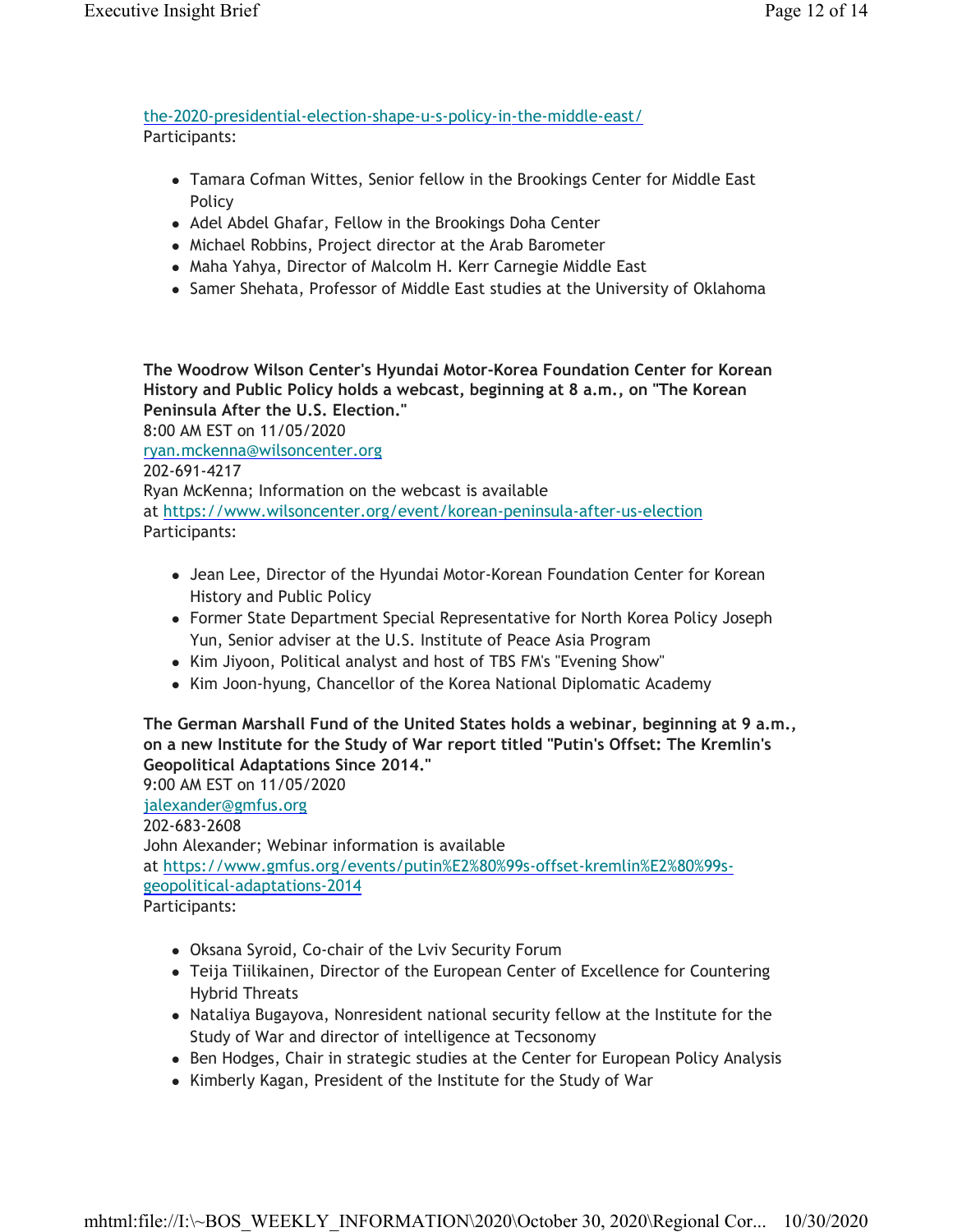#### **Defense Department; Office of the Secretary holds a meeting by teleconference of the Defense Health Board.**

Agenda includes: Receive decision briefings on the Active Duty Women's Health Care Services and on the Modernization of the TRICARE Benefit; and Briefings on direct-toconsumer genetic testing 11:00 AM EST on 11/05/2020 gregory.h.gorman.mil@mail.mil 703-275-6060 Gregory Gorman; Registration required by October 29 to dha.ncr.dhb.mbx.defensehealth-board@mail.mil

**The Space Foundation holds its virtual Space Symposium 365, beginning at 11 a.m., scheduled to run from October 28 through December 15.**

Schedule:

— 11 a.m.: Army Gen. James Dickinson, commander of the U.S. Space Command, participates in a discussion 11:00 AM EST on 11/05/2020 719-576-8000 Information on the webcast is available at https://spacesymposium365.org/

**Homeland Security Department; Coast Guard holds a meeting by teleconference of the National Boating Safety Advisory Council to discuss matters relating to recreational boating safety.** 12:00 PM EST on 11/05/2020 NBSAC@uscg.mil

202-372-1507 Jeff Decker; RSVP required by 1 p.m. October 22 for dial-in information.

### **Homeland Security Department; Transportation Security Administration holds a meeting by teleconference of the Surface Transportation Security Advisory Committee.**

Agenda includes: Committee and Subcommittee briefings on activities, key issues, and focus areas for FY2020 - Cybersecurity Information Sharing; Emergency Management and Resiliency; Insider Threat; and Security Risk and Intelligence; Public Comments; Closing **Comments** 1:00 PM EST on 11/05/2020 STSAC@tsa.dhs.gov 571-227-2283 Judith Harroun-Lord; RSVP required by October 26 to **STSAC@tsa.dhs.gov** for dial-in information.